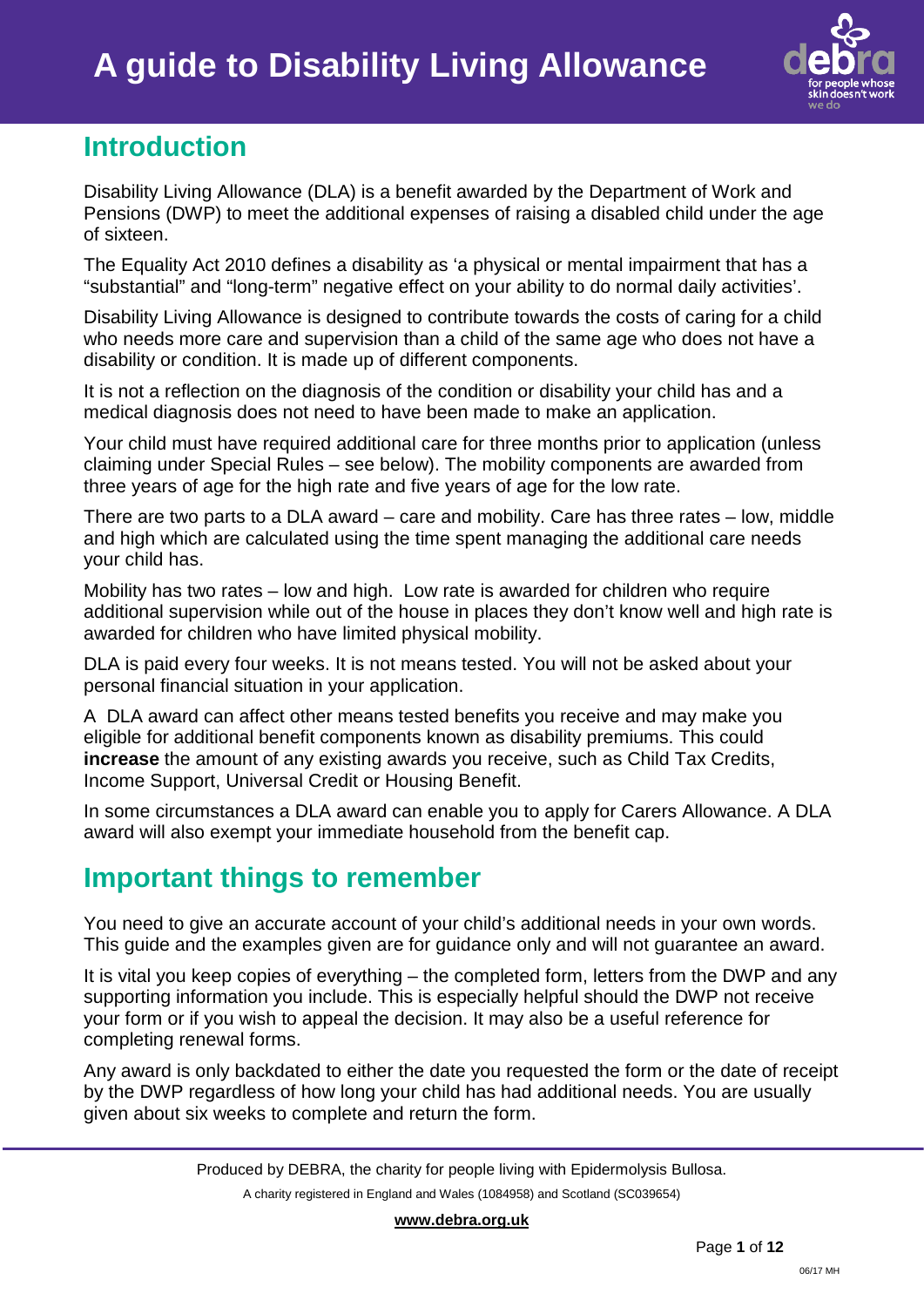It can be helpful to keep a diary of the care you provide for a week before completing the form. You can also send this in as supporting information. Often it is easy to lose track of exactly how much time you actually spend providing additional care on a day to day basis.

If you or a member of your immediate household are subject to immigration control, seek expert advice as an application may affect your right to stay in the UK. Additionally, ensure you meet the rules about time spent resident in Great Britain.

For children under six months old, they must have lived in Great Britain for at least 13 weeks; children aged between six months and three years must have lived in Great Britain for at least 26 weeks out of the last 156 weeks. Children over three must have lived in Great Britain for at least two out of the past three years.

There are some exceptions to this rule – for example, children whose parents serve in the British armed forces.

Completing this form is emotionally draining – you are asked to answer questions about what your child cannot do, not the achievements they are making in difficult circumstances.

Do not be tempted to play down your child's condition and the care and support you provide.

Do not be concerned about repeating yourself. You will find that you are writing the same things down in many of the questions you are asked. It is also fine to be putting things down in your own words. Explain things as you would to a friend.

The Community Support Team at DEBRA will be happy to help and support you in making your application and can provide advice on eligibility.

# **DLA as a passport benefit**

A DLA award will entitle you to other forms of support.

If your child is awarded DLA, you will be entitled to parental leave (as long as you meet the minimum employment conditions) and exemption from the Benefit Cap. You can also apply for free carer's tickets to family attractions and other leisure activities. A high rate mobility award will usually entitle you to a fast access ride pass at theme parks to avoid standing in queues.

## **Care component**

If you are awarded the **low rate** you can then get:

- Disabled child element of Housing Benefit
- Lower rate disabled child element of Universal Credit
- Disabled child premium of Child Tax Credits

If you are awarded the **middle rate** you can then get:

- Carers Allowance (providing you meet the requirements)
- Carers Credit (should you not meet Carers Allowance criteria)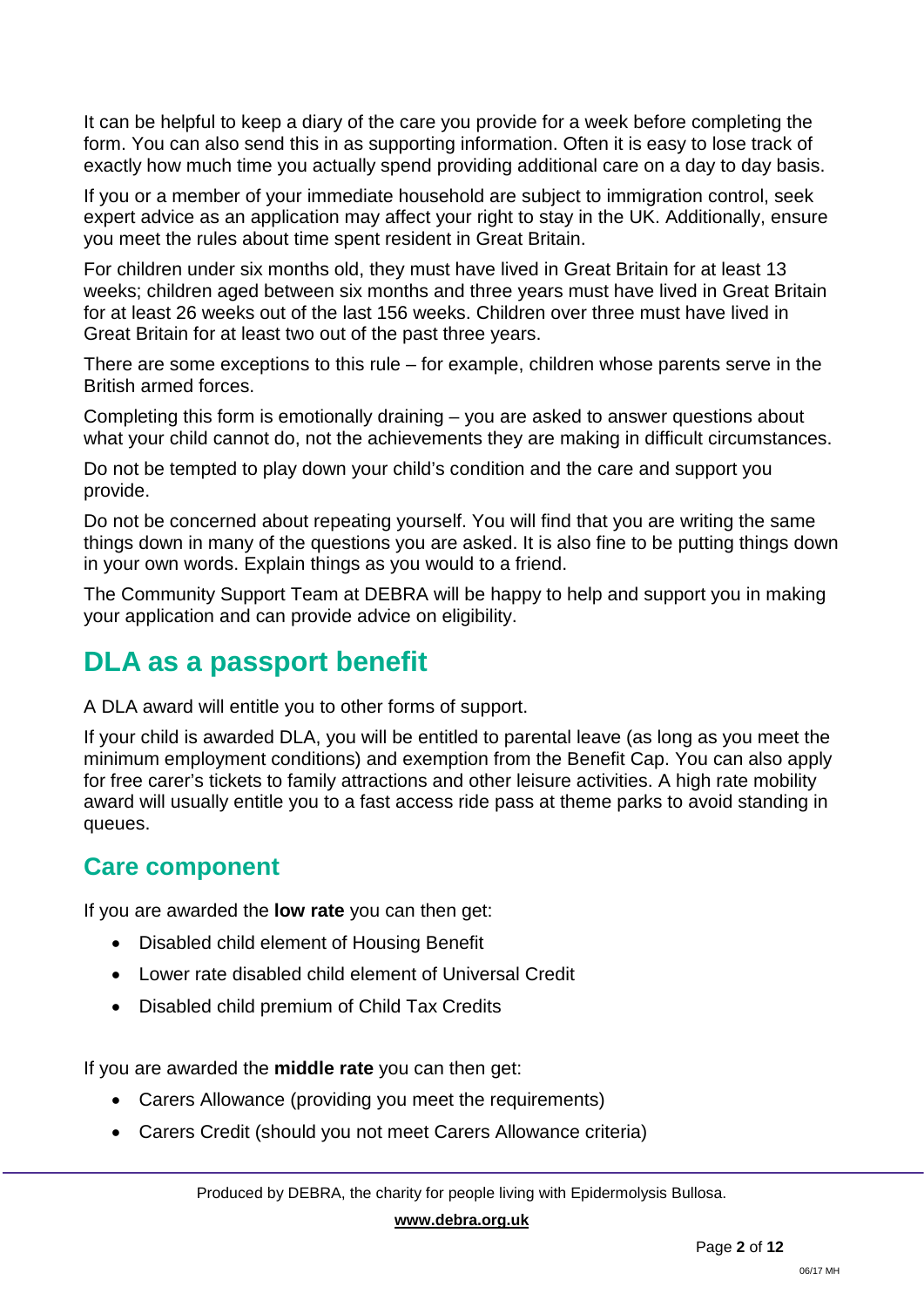- Disabled child element of Housing Benefit
- Lower rate disabled child element of Universal Credit
- The Carers eligibility element of Income Support
- Disabled child premium of Child Tax Credits

If you are awarded the **high rate** you can then get:

- High rate disabled child element of Universal Credit
- Severely disabled child premium of Child Tax Credits
- Disabled child element of Housing Benefit
- Carers Allowance (providing you meet the requirements)
- Carers Credit (should you not meet Carers Allowance criteria)
- The carers eligibility element of Income Support

## **Mobility component**

If you are awarded the **low rate** you can then get:

- Disabled child element of Housing Benefit
- Lower rate disabled child element of Universal Credit
- Disabled child premium of Child Tax

If you are awarded the **high rate** you can then get:

- Exemption from paying vehicle tax
- Eligibility for the Motability scheme
- Automatic qualification for a Blue Badge
- Disabled child element of Housing Benefit
- Lower rate disabled child element of Universal Credit
- Disabled child premium of Child Tax Credits

# **The questions you will be asked**

The first section of the form will ask you to provide details of the child you are claiming for and questions to establish your eligibility to receive DWP benefits.

If your child spends periods away from home, for example in residential care, discuss this further with your EB Community Support Manager at DEBRA as there are challenges that can be made to enable a successful claim.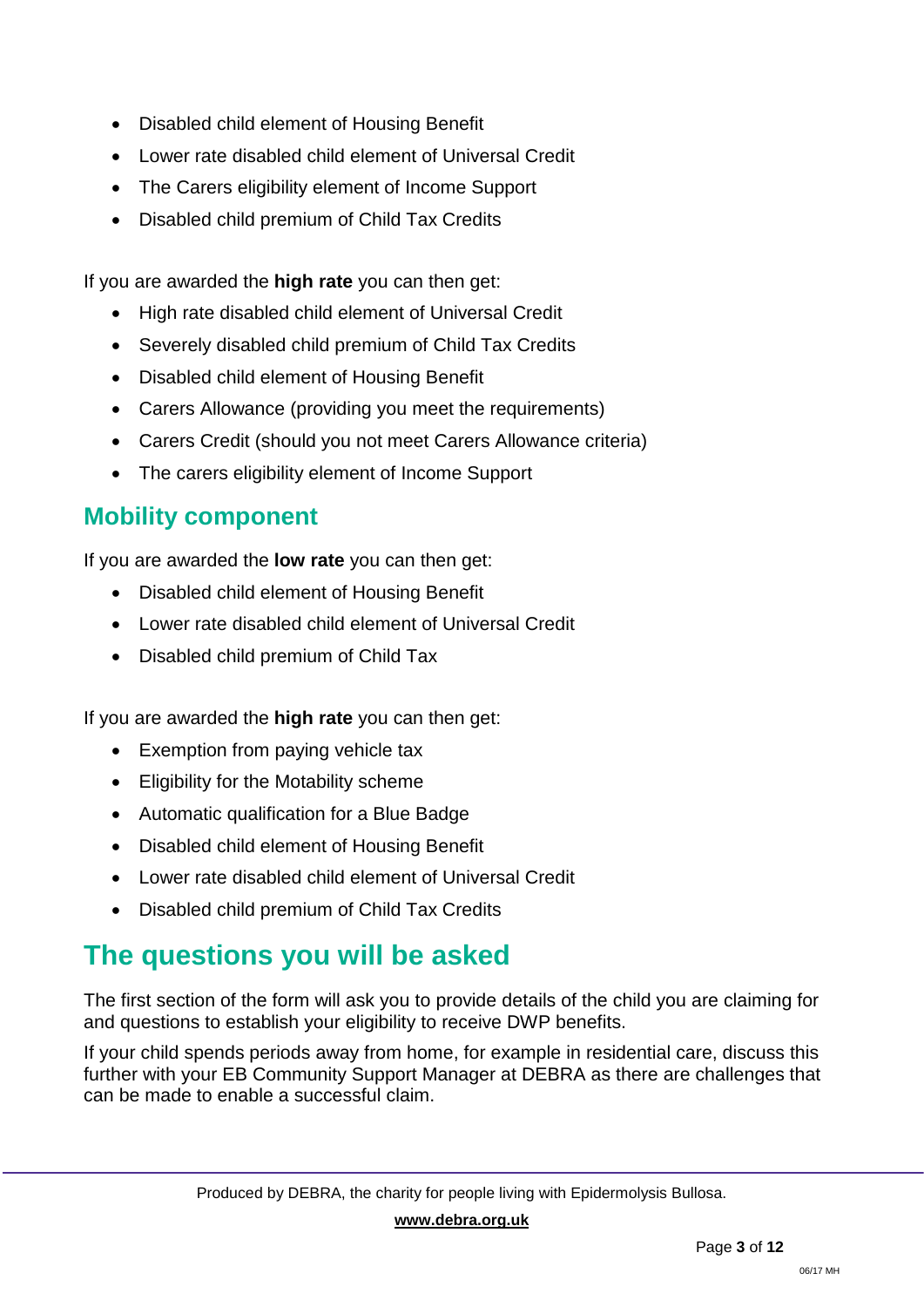You will also be asked for contact details of professionals involved with your child. Ensure you mention everyone you have had contact with in the past twelve months. If you do not have enough space, provide their details in the extra information section at the end of the form.

## **Special rules**

If your child has a terminal illness and is expected to have a life expectancy of six months or less, you can apply for DLA under the special rules criteria.

Your application will be processed quickly and if awarded, you will receive the high rate care element. You will not need to answer the care component questions in the form.

In addition to ticking the special rules box on the form, you will need to ask your child's doctor or consultant to complete a form called a DS1500 (this does not need to be sent in at the same time as the DLA application form). You will need to fill in the mobility section of the DLA application form if you want to claim this element.

## **Listing your child's illnesses and disabilities**

Please ensure you include everything here, not just their primary illness or disability. This can include problems like anxiety, social difficulties, and help with learning, seasonal asthma, extreme tiredness, etc. Your child does not need to be receiving professional help with these conditions.

You will be asked about what treatment your child has for their condition – do not worry about listing every single cream, dressing and medication. Ask for a copy of your child's prescription list from your GP and include it with the form (just write "*see enclosed prescription list"*) and only list the additional items you use (for example, over the counter pain relief). For conditions such as social anxiety or help with learning detail the support your child needs. For example, "*one to one support at school; emotional support from me when we go out.*"

## **Aids and adaptations**

You will need to think of what you have in your house or things your child uses that are different from a child of the same age without a disability or condition. As well as items your child may have been assessed to use (a wheelchair, for example) include things your child uses to help them day to day.

Common overlooked items are:

- Sheepskin fleeces or other soft throws
- Padding on seatbelts or push chairs
- Soft grip pens and pencils (including wrapping prescribed tape around them)
- Cushions
- Towels in the bath for cushioning
- Using a scooter or skateboard for mobility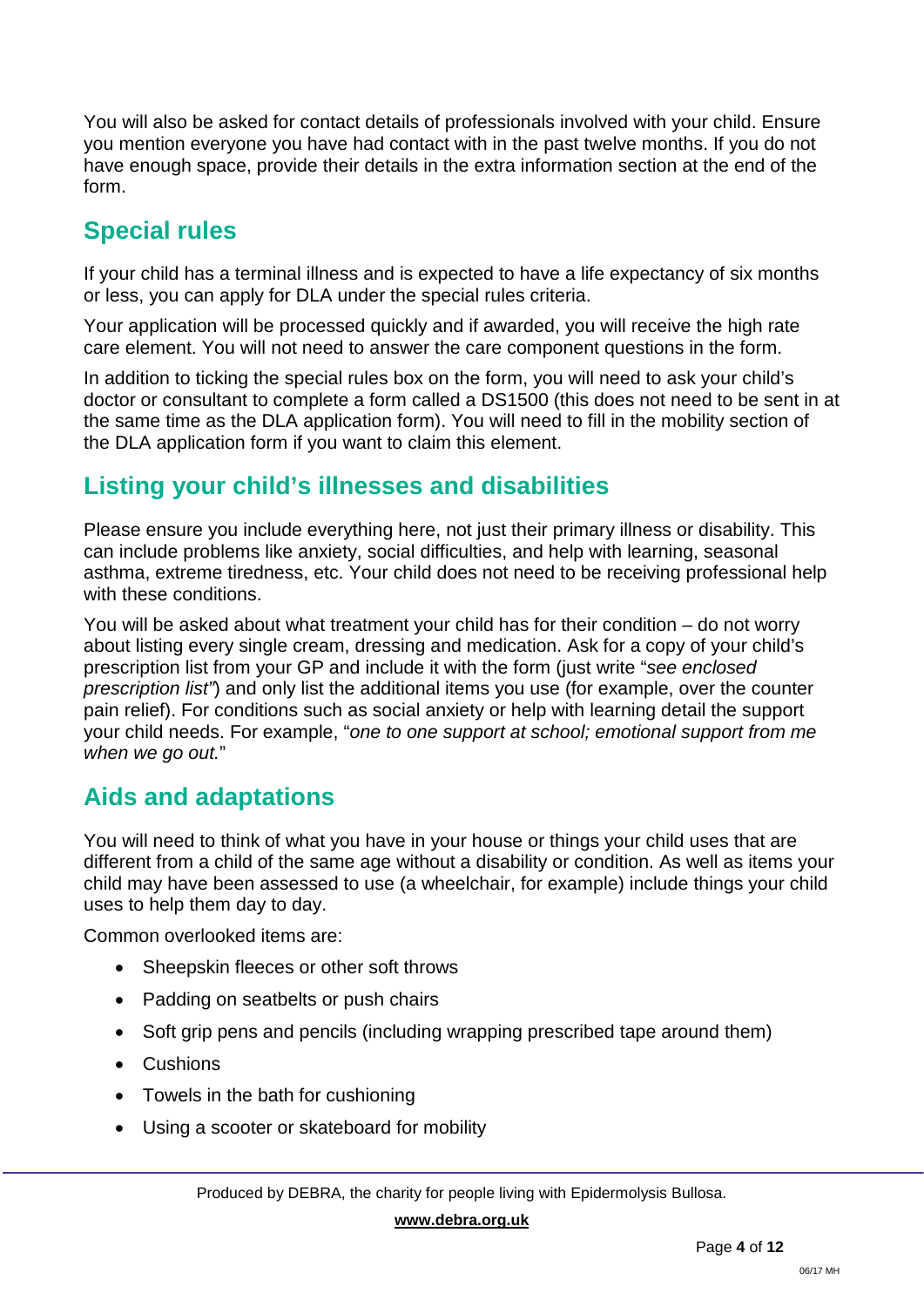- Additional grab rails for support around the home
- Seating in the shower (even a garden chair)
- Soft grip cutlery
- Touchscreen tablet, laptop or phone
- Attaching prescribed padded tape to Xbox or Playstation controllers

## **When your child needs help**

Do not underestimate the care you provide. You must compare what is a normal day for you with a family with a child of a similar age without additional needs. If you do tick the box "it varies", make sure you explain in the box these times, following hospital admissions or infections for example, where you have to provide significantly more care.

For example:

*"Every two or three months, my child tends to get infections in the raw areas between their toes. This is incredibly painful and needs careful management. It makes changing their dressings take twice as long as usual and I have to do this more often. They will have additional medication which I have to make sure they take at the appropriate times during the day. They are unable to put any weight on their feet during this time and I have to carry them around the house."*

# **Mobility section**

Initially you will be asked how many metres your child can walk outdoors. Consider how far they can walk without it causing them to stop because of pain or severe discomfort, not how far they struggle on to enable them to try to do the things other children do.

### **A double decker bus is approximately 10 metres long so imagine a few parked outside your house and think of how far your child could walk down the road.**

Timing your child walking is also a difficult question to answer. So consider that for an adult to walk 100 metres (or ten double decker buses), bearing in mind an adult has a longer stride, it would take roughly one minute at an average pace.

If your child could only manage four double decker buses and you were walking much slower than you would if you were out by yourself, you would tick the 50 metres or less box and any of the top three boxes for timing, depending on how much slower you are compared with your normal walking speed and stride.

Tick as many boxes as appropriate to describe how your child walks. You can clarify in the box below that it varies depending on where your child has blistering or wounds.

A typical answer would be:

*"My child will walk on their toes when they have blistering and open wounds on their heels and backs of their ankles. However, this will cause friction and further blistering to the toe area and they will try to put their weight on an area of less discomfort (perhaps the sides of their feet). It is a cycle of waiting for one area to heal, causing damage to the area they are walking on during this time. This also causes them to have poor balance and they are*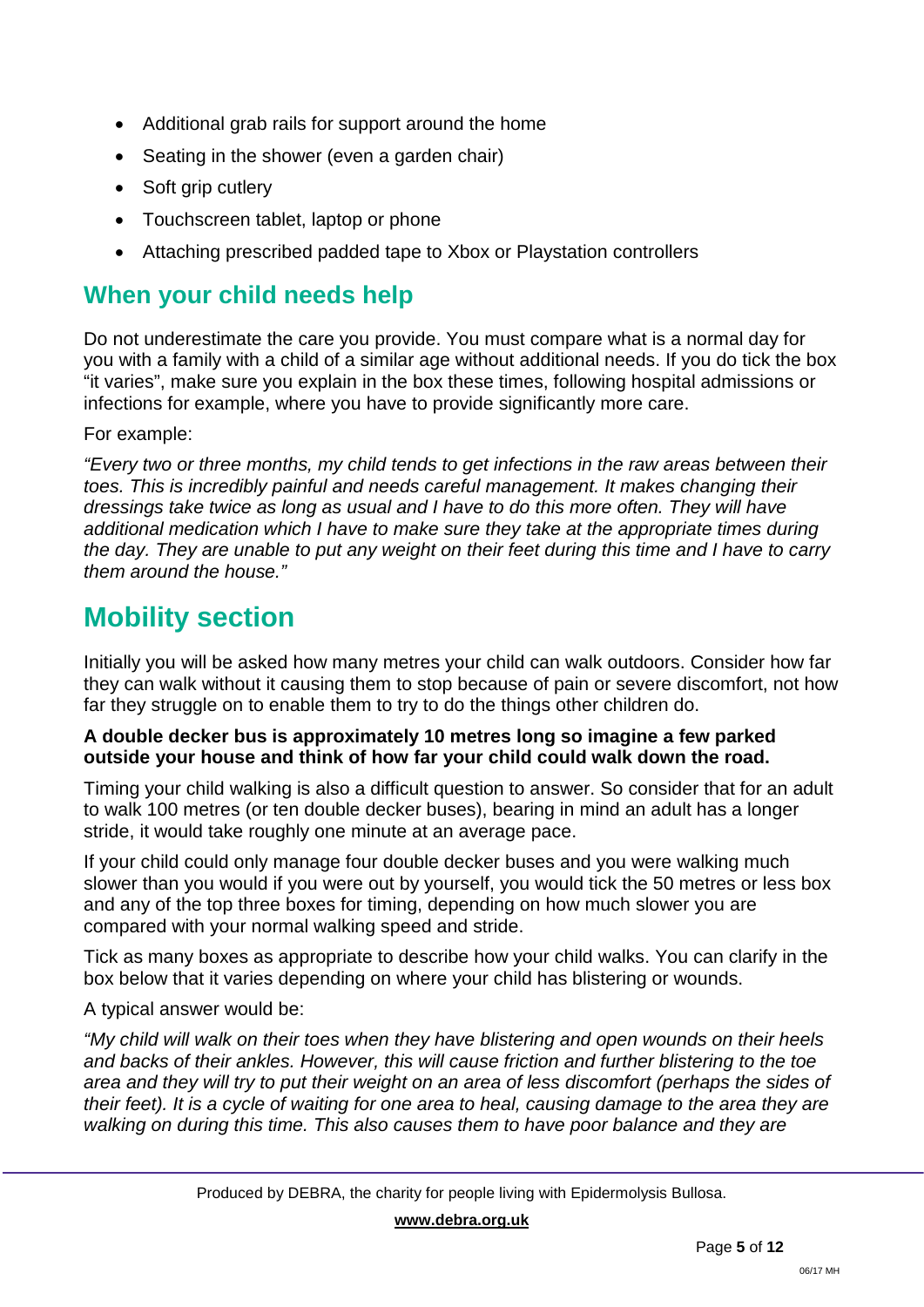*always at risk of tripping or stumbling. In addition to the blistering and wounds, they constantly feel that they are walking on thorns and that their skin is burning."*

You can describe how walking causes friction and therefore further damage to their skin (no matter how many dressings you apply) in the box below 'Does the effort of walking seriously affect their health?'

Include examples of how it will cause them to have to be off their feet completely for a day or two following a few short walks.

If you keep a wheelchair or push chair for your child to help with getting out and about, include this in the 'anything else you think we should know' box.

You can use this space to add to what you have already told them and describe things such as:

- *Any friction will cause the skin to blister and shear away and there are no dressings I can use on their feet to fully protect them from this*
- *When they have areas of raw, open wounds on their feet, they are unable to put their weight on their feet at all*
- *Infections in the areas of broken skin make it far more painful and difficult to walk even a few steps*
- *If they are going out with their friends, I have to drive my child to and from the location (Eg. cinema) as they cannot keep up walking with their friends or use the bus. This upsets my child as they cannot have the same independence as their friends.*
- *The school have made special arrangements for my child due to their limited mobility*
- *During the summer, my child cannot walk at all as the heat makes their EB worsen*

The next questions in this part ask about your child requiring guidance and supervision outdoors and falling due to their disability.

Depending on your child's age, most children will always require an adult with them outside so you may wonder why these questions are included.

Points to consider here are:

- Whether your child needs you to be there to physically support them as they are walking
- Providing emotional support as they become anxious while out of the house
- If outdoor activities need to be supervised to avoid knocks and to step in if other children's play is more physical
- Whether you need be there in case they stumble or fall

Ensure you elaborate on why you have ticked any of the boxes.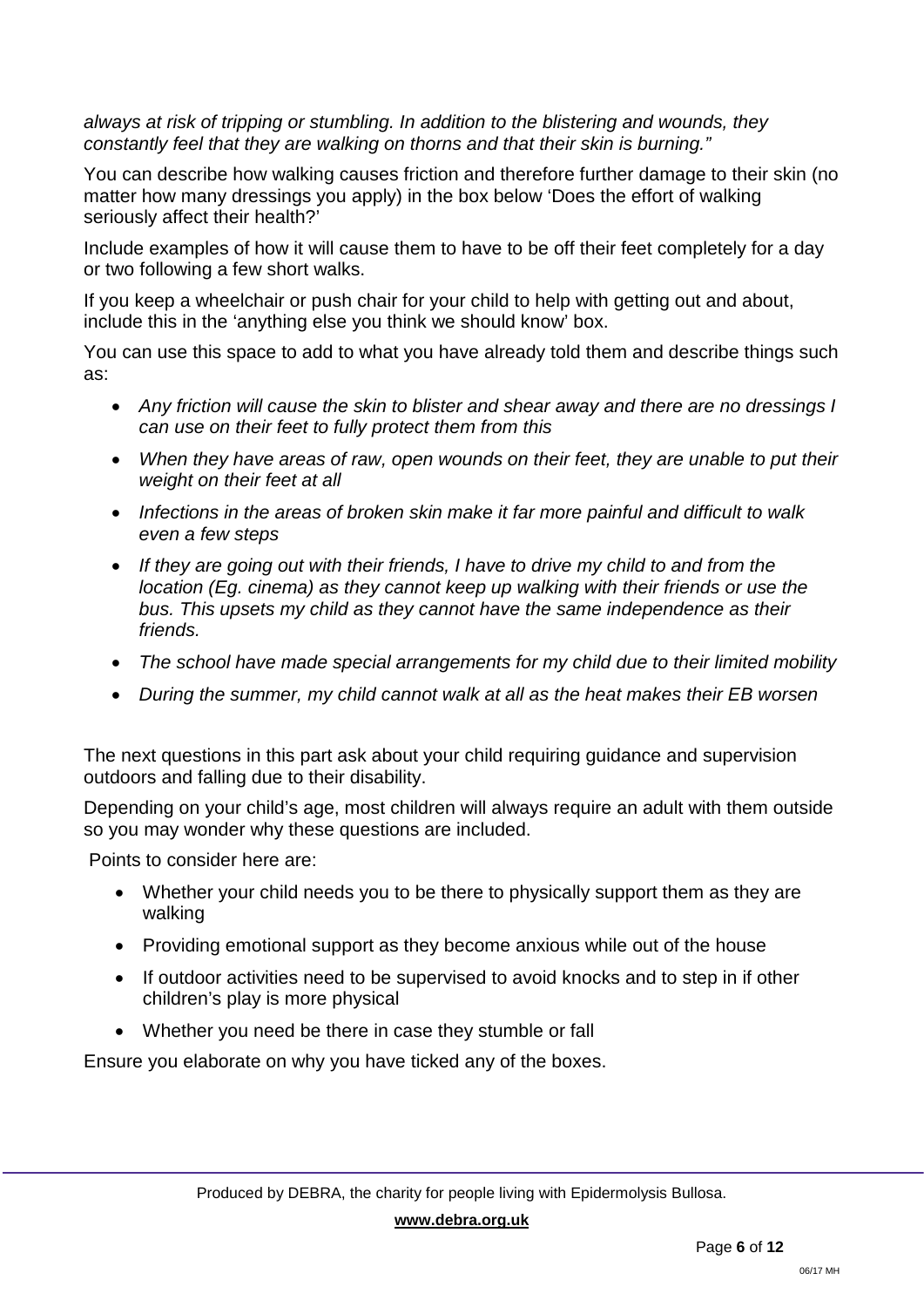### An example would be:

*"Due to my child's poor mobility, they always need an adult with them as they require physical support when they are walking the short distances without going in the wheelchair. This is because they are so unsteady on their feet and to prevent falls and stumbles – even a slight knock would result in serious damage to their skin. Whenever we cross a road at a pelican crossing, we often hold up the traffic as the lights usually change before we have been able to cross the road. They often become anxious and upset (especially in busy areas) as they feel that everyone is looking at their skin so a lot of emotional support and encouragement is required."*

## **Care section**

This section of the form breaks down the day into very specific questions so it is easy to blur one part into another. So, for example, if you do your child's dressings while they are still in bed in the morning, you would split this time between the questions about getting out of bed and managing medicine and therapy.

Keeping a diary for a week or so can help you enormously to complete this section as you can break down the time spent to the relevant questions. Tick it off as you go and you can then include anything you have missed in the extra information section at the back of the form.

### **Do they need encouragement, prompting or physical help to get into or out of or settle in bed during the day?**

Please remember this includes any naps your child has so remember to put these in too.

A typical example of an answer to this question is:

*"Although they wake up by themselves, I have to have pain relief ready to administer\* to help manage the pain they are in. It can take a while for them to become aware of their surroundings due to their lack of restful sleep. After taking their pain relief, they will rest in bed for at least ten minutes to enable it to start working; I stay with them during this time to provide reassurance. I have to physically help them out of bed as the skin missing from the soles of their feet makes standing up very painful and causes them to be unsteady. Settling them in bed takes a long time as it is very difficult to find a comfortable position and I am constantly moving pillows around. I have to provide reassurance and comfort due to the pain they are in and most nights I will sit with them until they drift off to sleep. This can take over 90 minutes"*

\*Remember to include this again in the later question about medicines and treatments.

## **Do they need encouragement, prompting or physical help to go or use the toilet during the day?**

Include all aspects of help and support you provide. You may have to constantly prompt your child to use the toilet as blistering in this area may have caused a fear of the pain of going to the toilet, they may need help cleaning themselves due to their medication, you might have to lance blisters and reapplying dressings each time they go or you may have to help your child on and off the toilet. For young children, explain the problems you have with nappy changing. Always include the time it takes you to provide this care.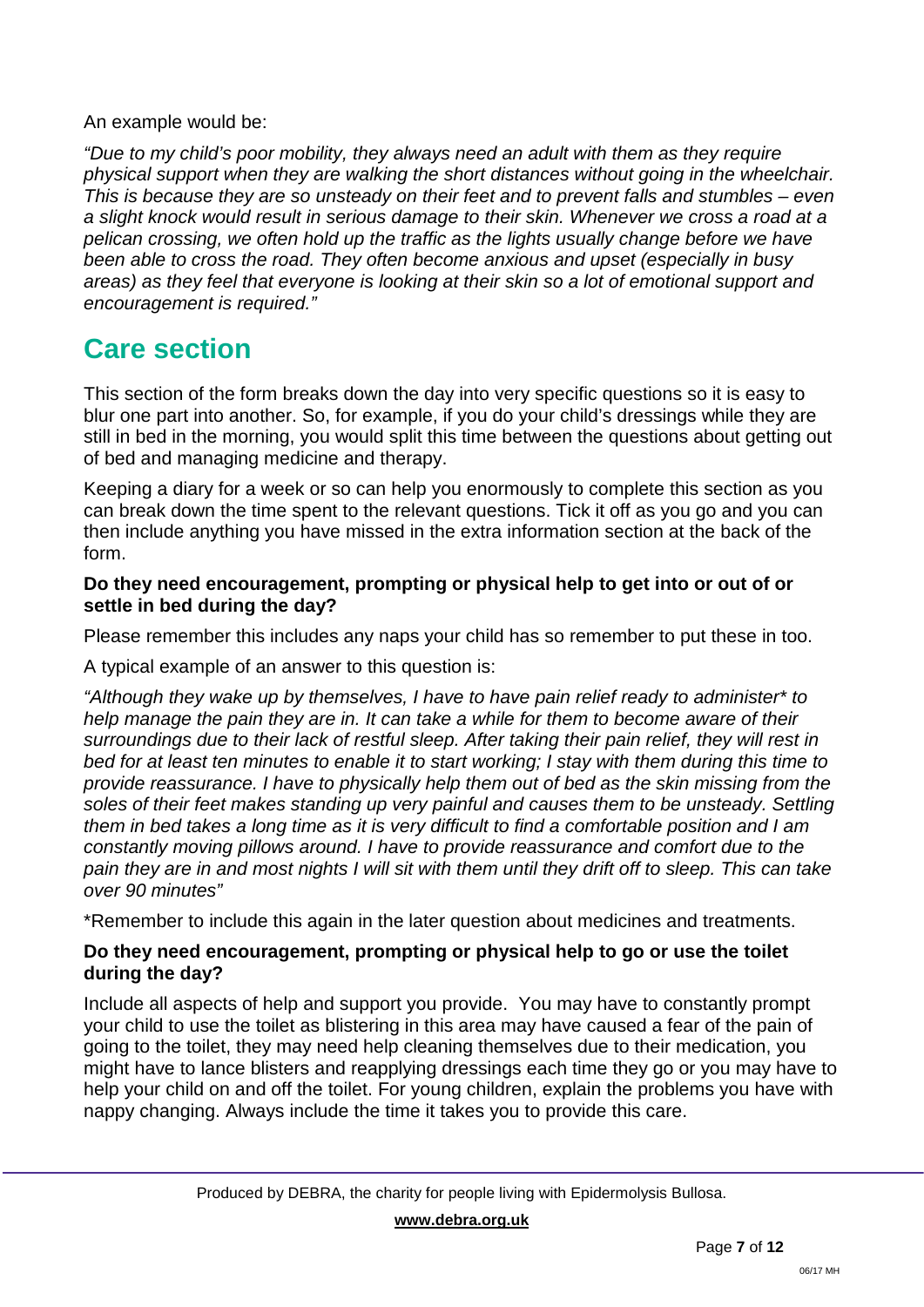Do not forget to say what other help you provide, such as managing clothing, helping to wash and dry hands, washing clothes due to soiling. Constantly cleaning the toilet and bathroom to prevent the risk of infection is also commonly overlooked.

For very young children, nappy changing may be the time you mange blistering in this area and use specialist nappy liners. Explain here how much longer it takes and the additional things you have to do. Even with liners, blistering occurs around the leg and waist so make sure you put this in too.

### **Do they need encouragement, prompting or physical help to move around indoors, use stairs or get in and out of a chair during the day?**

Do not worry about repeating your answers to the earlier mobility questions – it's ok to do this.

In addition, you can describe the difficulties your child has with stairs and the support you provide – for example, they are so unsteady on their feet, you walk behind them or carry them up and down stairs. You may also help them get in and out of a chair due to their poor balance and the severe pain caused by initially putting weight on their feet. If they use furniture to support them around the home, remember to include this.

### **Do they need encouragement, prompting or physical help to wash, shower and check their appearance during the day?**

This activity is broken down into specific tasks which make it particularly difficult to answer so think carefully how long each task takes. Again, do not underestimate the time it takes you to support your child, including providing encouragement to take part in each activity. For children who use bath time to soak off dressings, include the extra time they spend in the bath and the emotional support you provide during this time. Some children will spend time each morning and/or evening soaking their feet in a bowl of warm water before starting any treatment, so if your child does this make sure you explain that here.

Painful wounds and blistering on the feet especially make bath or shower time difficult. Even older children need someone to be nearby in case they fall or stumble – just being around takes up your time. Children whose hands are affected can find taps and shower controls difficult and will need you to spend time doing this for them.

Also detail any additional time you spend cleaning the bathroom to prevent the risk of infection to wounds.

Another common factor that is often missed when completing the form is that it takes significantly longer to dry your child after a bath or shower as rubbing them with a towel would cause significant damage to their skin. Prescribed soaps or body washes can also make bath time take longer as they have to be left on the body longer.

### **Do they need encouragement, prompting or physical help to dress and undress during the day?**

You can talk in detail about the difficulties your child has with clothing here.

Examples would be:

- *Prescribed undergarments to hold dressings in place*
- *Loose fitting clothing*
- *Turning items inside out, to prevent friction to the skin.*

Produced by DEBRA, the charity for people living with Epidermolysis Bullosa.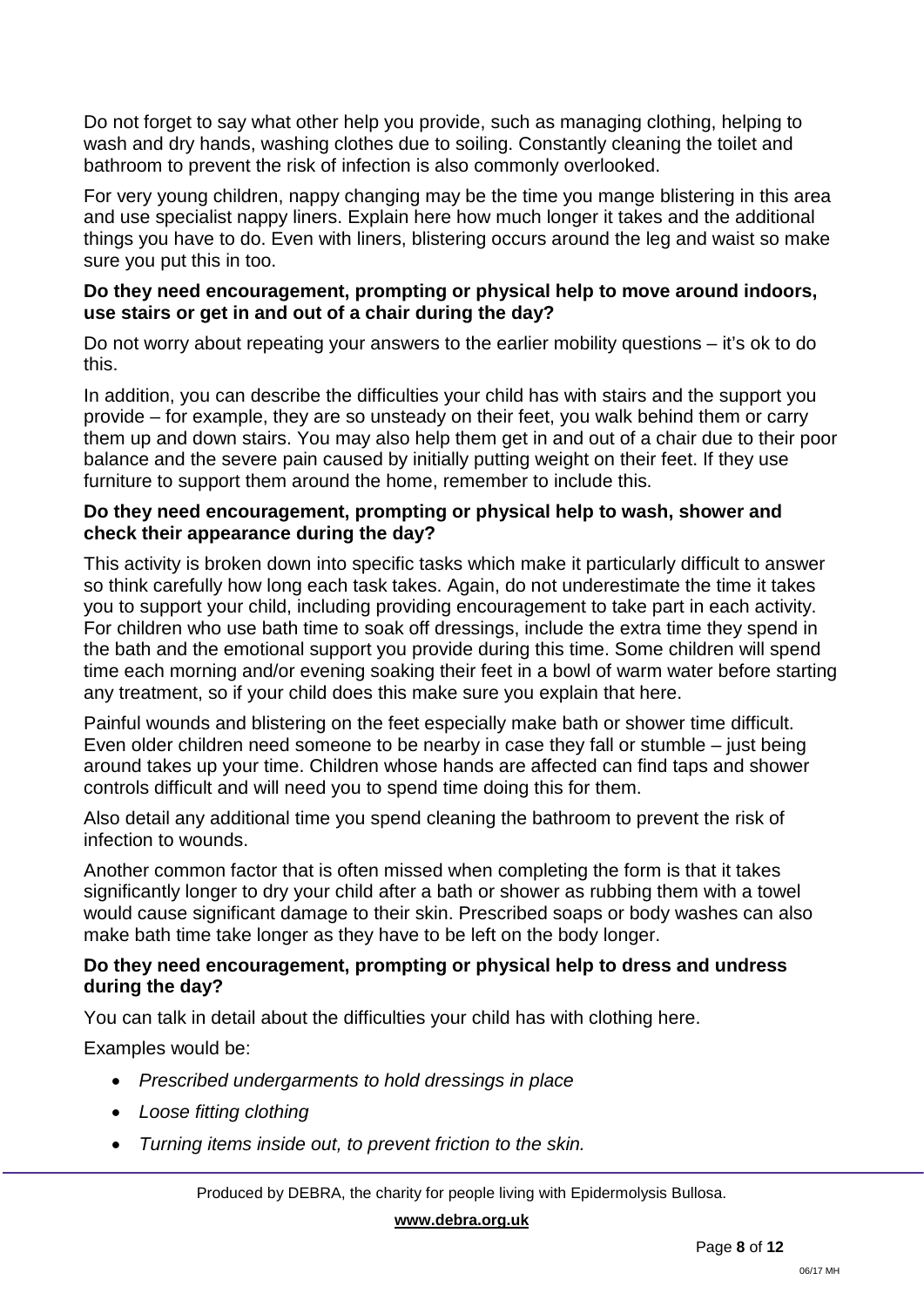- *Particular footwear*
- *Avoiding items with fastenings*

It is easy to underestimate the time spent providing help getting dressed and undressed. Think of the whole activity, including putting shoes and socks on. You can write about the problems your child has dressing themselves. Perhaps their fingers are badly affected they cannot manage fastenings or due to the dressings on their feet they cannot put on their shoes and socks.

### **Do they need encouragement, prompting or physical help to eat and drink during the day?**

As well as detailing any special dietary requirements, include the extra time it takes you to prepare separate meals. If your child is following a soft diet, they are unlikely to need help to cut up their food so explain that they would need this help at mealtimes (for example if they have wounds to their hands and fingers) if they were to eat an average meal. For example:

*"….unless they are having a bowl of plain, overcooked pasta as a meal (which they can eat by themselves with a spoon), I have to ensure their food is cut up into small manageable pieces and remove any hard bits which would cause damage to the skin in their mouth and throat. This is because the skin on their hands is so fragile and using a knife and fork would cause the skin to blister and shear away."*

### **Do they need encouragement, prompting or physical help to take medicine or have therapy during the day?**

In this section of the form, you can go into detail about your child's blister and dressings management routine. In working out how long it takes you, remember to include the time it takes to prepare dressings and soak off the old ones. It can be useful to refer to the clinical guidelines in your answer which you can download from the DEBRA website via this link and include with your application.

## **[www.debra.org.uk/woundcareBPG](https://www.debra.org.uk/woundcareBPG)**

Lancing and dressing blisters can be time consuming with young children, especially with the use of sterile needles which have to be appropriately disposed of.

Children don't tend to keep still and some parents wait until they are taking a nap to do this. With older children, it may be the prompting and encouragement to get them to manage their blisters that takes up your time or removing medication from blister packs they are unable to open.

With older children help is usually required to manage hard to reach places like the feet and areas on the back of the body.

If it is helpful for you, refer to your child's prescription list in your answer which will illustrate the amount of dressings, creams and lotions you use when changing dressings and managing their condition. Do not forget the number of times a day you are administering pain relief as well as what you have in place at school when you are not around.

## **Do they have difficulty seeing?**

For children who are certified sight impaired, make sure you include a copy of the certificate with the form. If your child is not sight impaired, you can also use this part of the form to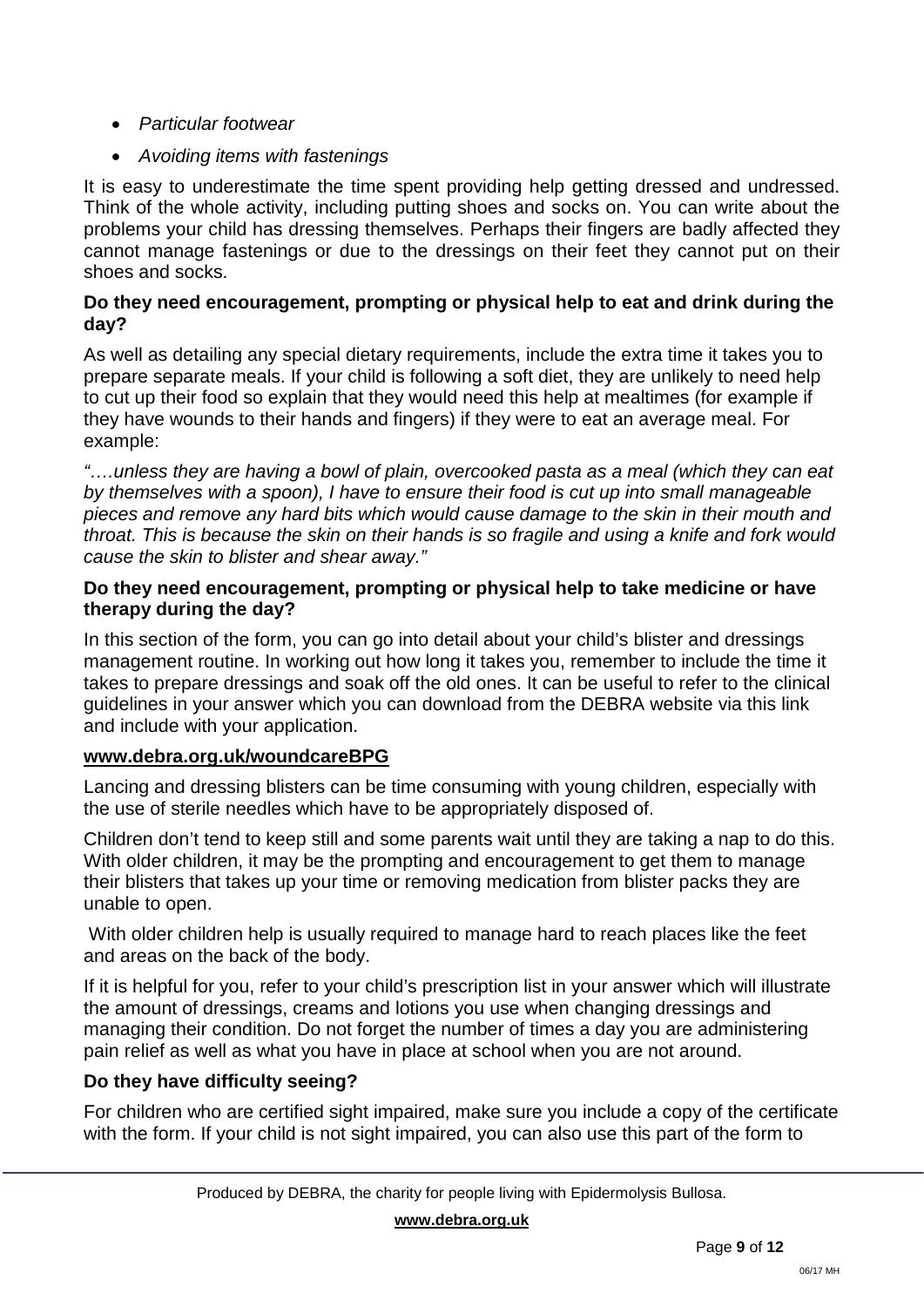detail any difficulties which affect your child's ability to see. This may include blistering to their nose or around their ears caused by wearing their glasses or blistering to the surface of the eye.

## **Do they have difficulty hearing?**

A common problem with children who wear a hearing aid is the blistering it causes around the ears. Remember to include this in addition to details about their hearing impairment.

## **Do they have difficulty speaking?**

Sometimes, when blistering occurs in the mouth, it makes speaking clearly or making themselves understood difficult for the child. If you find you are explaining what your child is saying to people your child does not know (or those that they do know) then include details or examples in this question.

## **Do they have difficulty and need help communicating?**

In addition to the previous answer, children can also have problems with communicating or they may choose only to interact with people they know well. This could be perhaps because they are very self-conscious of their appearance or have difficulties with their speech. If this is something you recognise in your child, make sure you include it in this answer. If they are getting support from someone else, for example at school, include details about this too.

## **Do they need to be supervised during the day to keep safe?**

If any of the examples in the list below this question on the form apply to your child, then explain further in the box below and perhaps include some examples.

Children with fragile skin need additional supervision to keep safe as the slightest knock or bump will cause them significant harm. Although this is not referred to directly in the wording of the question, it is worth reiterating this here.

## **Do they need extra help with their development?**

As with the previous question, it is worth explaining how your child needs additional supervision to prevent damage being caused to their skin.

For example, this may be from another child while playing or additional measures taken while learning at school. Or this might include a careful hand washing routine following painting.

Sometimes children reach developmental milestones later due to their lack of mobility, pain they are experiencing or their ability to play unsupervised and explore the world around them.

## **Do they need encouragement, prompting or physical help at school or nursery?**

It is useful to have any help your child has at school or nursery documented and included with your application. If you do not have a Special Educational Needs (SEN) or Care Plan, asks your child's teacher to write a supporting letter detailing the additional help they receive. You can refer to this in this question and include any additional support they receive.

Some examples of help at school are:

• *Your child is allowed to leave lessons early to avoid the rush between classes*

Produced by DEBRA, the charity for people living with Epidermolysis Bullosa.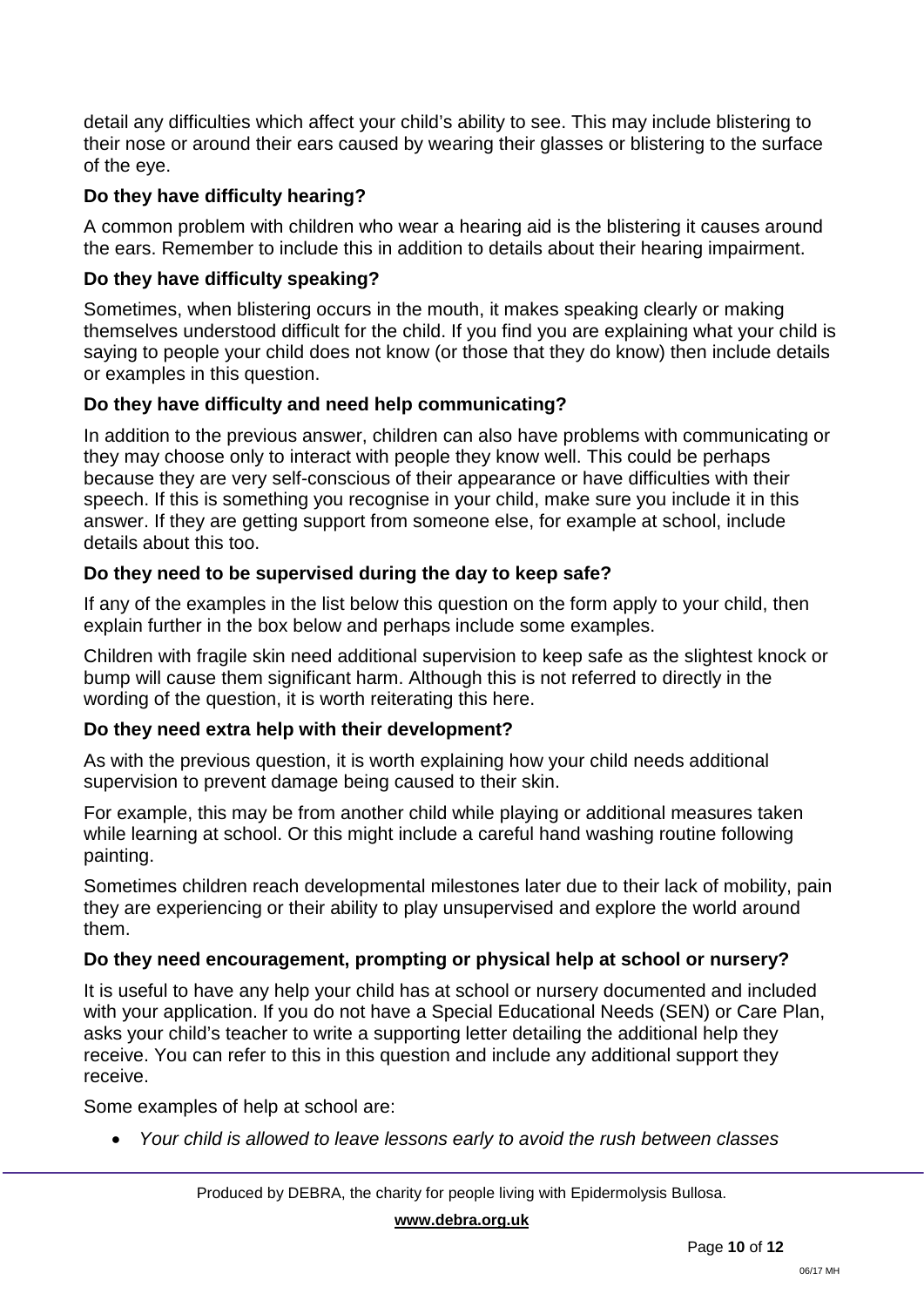- *Additional help is provided with changing clothes*
- *Limited involvement in activities in PE and only when they feel up to it*
- *Use of a separate toilet to prevent risk of infections*
- *Their own private area to manage dressings*
- *Relaxing of school uniform rules so they can avoid wearing seams or can wear less formal shoes to minimise blistering*
- *Use of an iPad to reduce writing and therefore damage to the skin on their hands*
- *Additional time in exams and homework extensions*
- *Local authority transport*
- *Wheelchair kept at school*

### **Do they need encouragement, prompting or physical help to take part in hobbies, interests, social or religious activities?**

This question is divided into two parts with examples – at home and when they go out. Briefly explain the additional help your child requires.

Some examples might be:

- *Using soft grips on colouring pencils*
- *Gently washing their hands after painting*
- *Additional supervision when they are playing with a friend*
- *Extra padding on exposed areas when at the playground*

## **Do they wake and need help at night or need someone to be awake to watch over them at night?**

This part of the form is about the time you would normally be in bed, not your child. It is easy to lose track of time when you have to get up in the night or be unaware of how long things take you.

Your diary can help enormously for this question, especially if you ensure you keep a log of the times you get up and go back to bed. Use the box to describe in detail the care you provide during the night, such as giving them some pain relief, helping them to get comfortable, using the toilet, adjusting or changing their dressings or applying creams to help with itching.

# **Sending in your form**

Once you have gathered all of your supporting information and have filled out the form, make sure you have a copy of everything before putting it in the post. It is always worth calling the DWP after a week or two to make sure it has been received. This will enable you to send in a copy in plenty of time if there are any problems and prevent any delay in payments if you are awarded DLA.